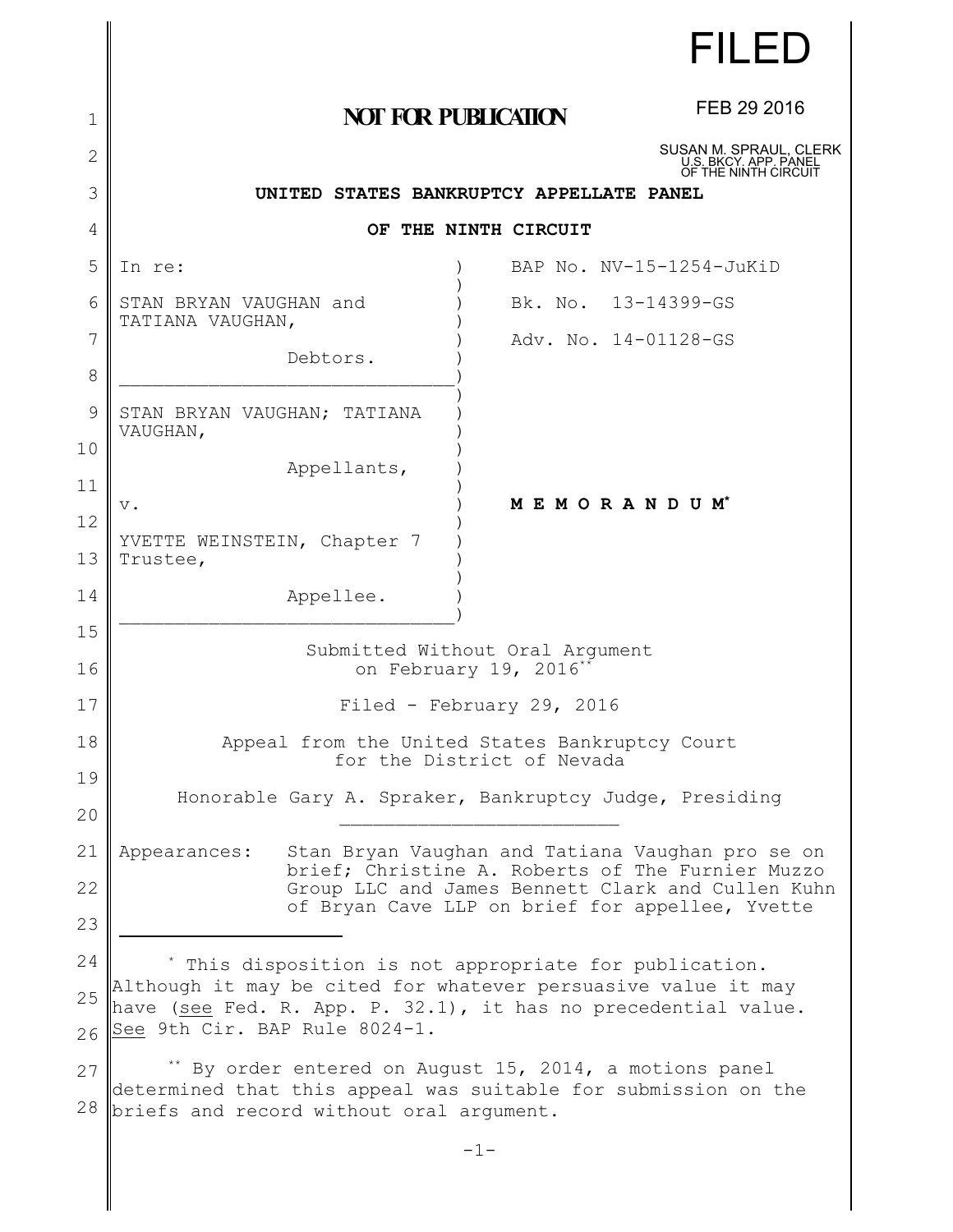## Weinstein, Chapter 7 Trustee.  $\mathcal{L}_\text{max}$

1

2

3

Before: JURY, KIRSCHER, and DUNN, Bankruptcy Judges.

4 5 6 7 8 9 10 11 12 13 After debtors Stan Bryan Vaughan and Tatiana Vaughan (Debtors) obtained their discharge, the chapter  $7<sup>1</sup>$  trustee, Yvette Weinstein (Trustee), discovered that they had failed to disclose potential assets. Trustee sought and obtained, over Debtors' opposition, an order authorizing her to schedule Rule 2004 examinations for both debtors (Rule 2004 Order). Trustee filed and served a notice scheduling the examinations for both debtors setting the date, time, and location (Notice). Debtors filed numerous motions in an attempt to prevent or stay the examinations which the bankruptcy court denied.

14 15 16 17 18 19 20 21 22 Trustee also filed an adversary complaint against Debtors seeking to revoke their discharge under § 727(d)(1)(discharge obtained by fraud) and (d)(3)(refusal to obey a lawful order of the court). Debtors failed to appear for the scheduled Rule 2004 examinations. Relying on Rule 2005(a), Trustee filed a motion to compel Debtors' attendance for examination which the bankruptcy court granted, finding that they evaded the Rule 2004 Order and ordering them to appear for examination under the threat of sanctions.

23

24 Thereafter, Trustee moved for partial summary judgment in the adversary proceeding, seeking to have Debtors' discharge

25

26 27 28  $1$  Unless otherwise indicated, all chapter and section references are to the Bankruptcy Code, 11 U.S.C. §§ 101-1532. "Rule" references are to the Federal Rules of Bankruptcy Procedure and "Civil Rule" references are to the Federal Rules of Civil Procedure.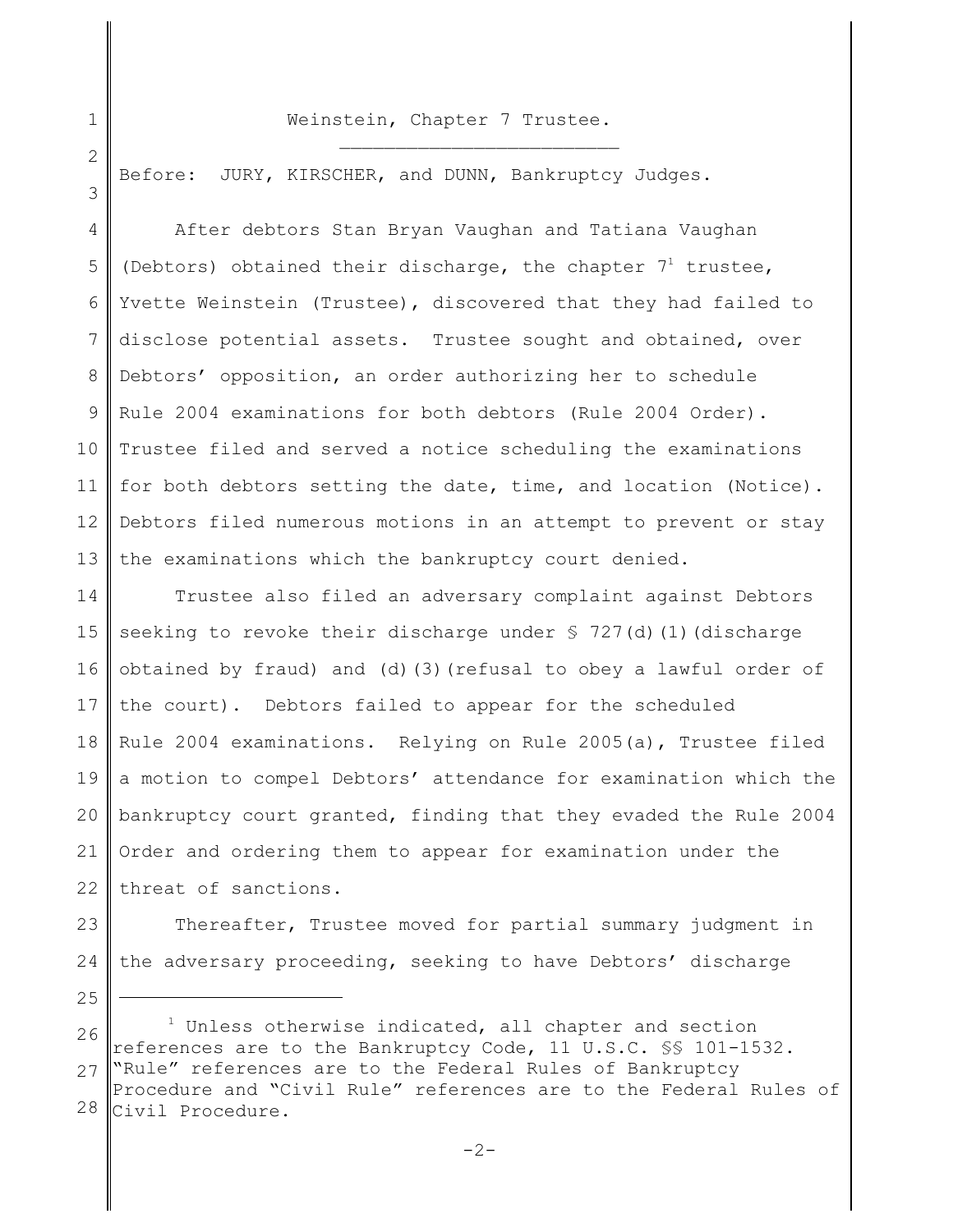1 2 3 4 5 6 7 8 9 10 revoked under § 727(d)(3) and (a)(6)(A) for their refusal to obey the Rule 2004 Order. The bankruptcy court granted her motion, finding that there were no genuine issues of disputed fact regarding Debtors' awareness of the Rule 2004 Order and their willful and intentional refusal to obey it. In the exercise of its discretion, the bankruptcy court found that Debtors' conduct warranted the revocation of their discharge despite their eventual compliance with the Rule 2004 Order and entered judgment in favor of Trustee. This appeal followed. For the reasons stated below, we AFFIRM.

## **I. FACTS<sup>2</sup>**

12 13 14 15 16 17 18 19 20 21 22 23 24 25 Debtors filed their chapter 7 petition on May 20, 2013. In their schedules, Debtors did not disclose any interest in the trademark "World Chess Federation Hall of Fame." Their statement of financial affairs (SOFA), however, did list several lawsuits involving Mr. Vaughan, World Chess Museum, and World Chess Federation, Inc. (WCF), including a pending action in the United States District Court for the District of Nevada, captioned World Chess Museum, Inc. d/b/a World Chess Hall of Fame v. World Chess Federation, Inc., and Stan Vaughan, individually (Nevada Suit). The Nevada Suit was filed by plaintiff World Chess Museum, Inc., d/b/a World Chess Hall of Fame (WCHOF) to recover monetary damages, obtain injunctive relief and other remedies against WCF and Stan Vaughan, and for

26

11

<sup>27</sup> bankruptcy court's Memorandum Decision entered July 13, 2015, in 28  $2$  We borrow heavily from the facts set forth in the the adversary proceeding pertaining to the chapter 7 trustee's motion for partial summary judgment.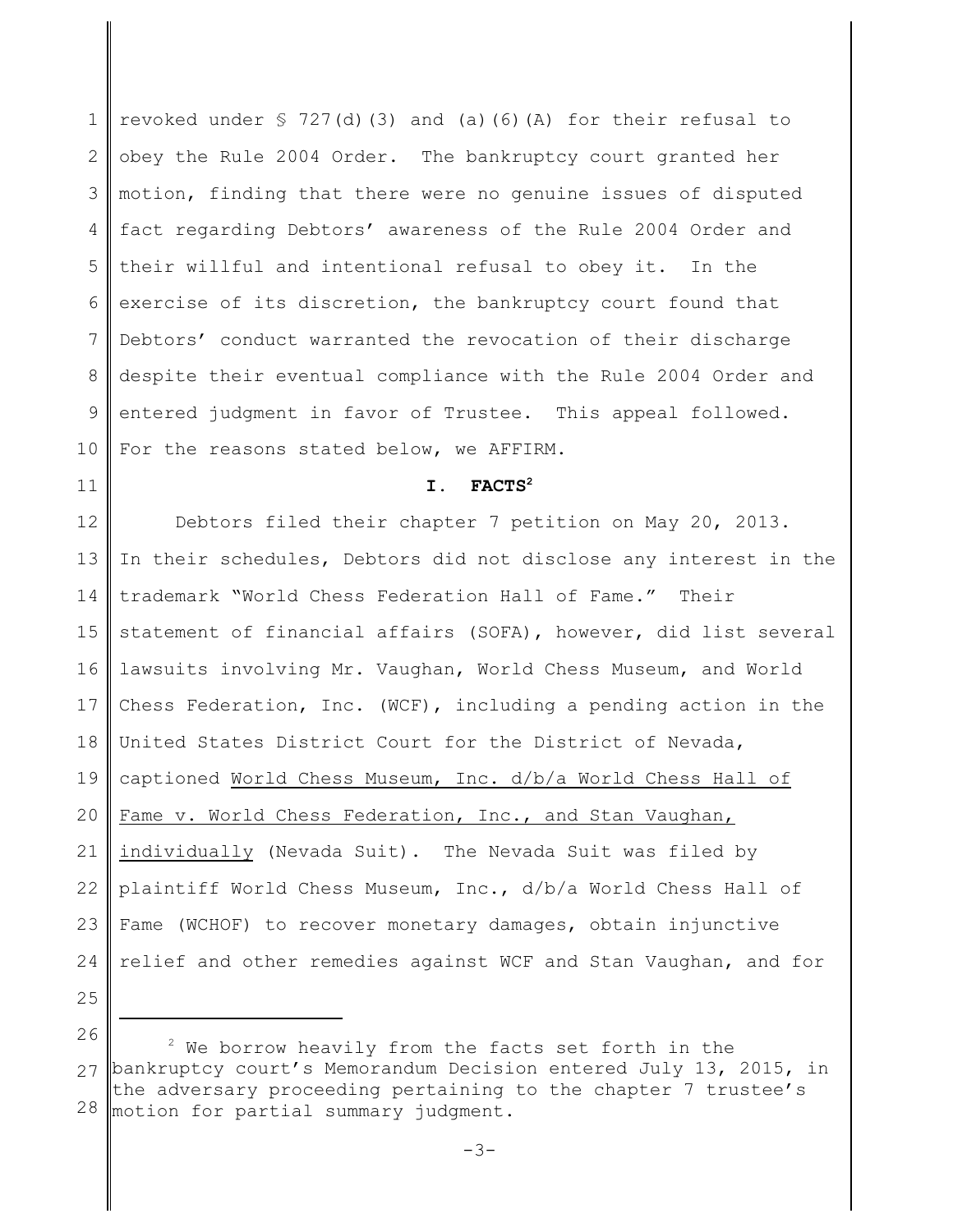1 2 3 4 infringement of its trademark, "World Chess Hall of Fame®." Vaughan and WCF filed counterclaims against WCHOF for WCHOF's alleged infringement of the claimed trademarks "World Chess Federation®" and/or "World Chess Federation Hall of Fame."

5 6 7 8 9 10 11 12 13 14 Although Debtors listed the Nevada Suit, they did not schedule WCHOF as a creditor. Nor did they list any interests in WCF, the trademark, or the counterclaims against WCHOF in their initial Schedule B. This was because Mr. Vaughan had personally transferred the trademark to WCF four days prior to the bankruptcy filing on May 16, 2013. Debtors did not disclose the transfer in response to Question No. 10 of the SOFA, which requires debtors to list all transfers of property outside of the ordinary course of business made within two years before the petition date.

15 Debtors received their discharge on August 20, 2013.

16 17 18 19 20 21 22 23 24 25 26 27 28 Trustee later learned that Debtors failed to disclose the above-described potential assets. She obtained an order authorizing her to employ Christine A. Roberts of Sullivan Hill Lewin Rez & Engel (Sullivan Hill) as general counsel to aid her in investigating the nondisclosure and filing a potential complaint for nondischargeability. Ms. Roberts subsequently left Sullivan Hill and went to Furnier Muzzo Group LLC (Furnier Muzzo). Trustee sought another order authorizing employment of Ms. Roberts' new firm. Debtors filed four opposition briefs to this employment application. Following a hearing, the bankruptcy court approved Trustee's retention of Furnier Muzzo over Debtors' objections by order dated September 3, 2014. On December 9, 2013, Trustee filed an application to employ

 $-4-$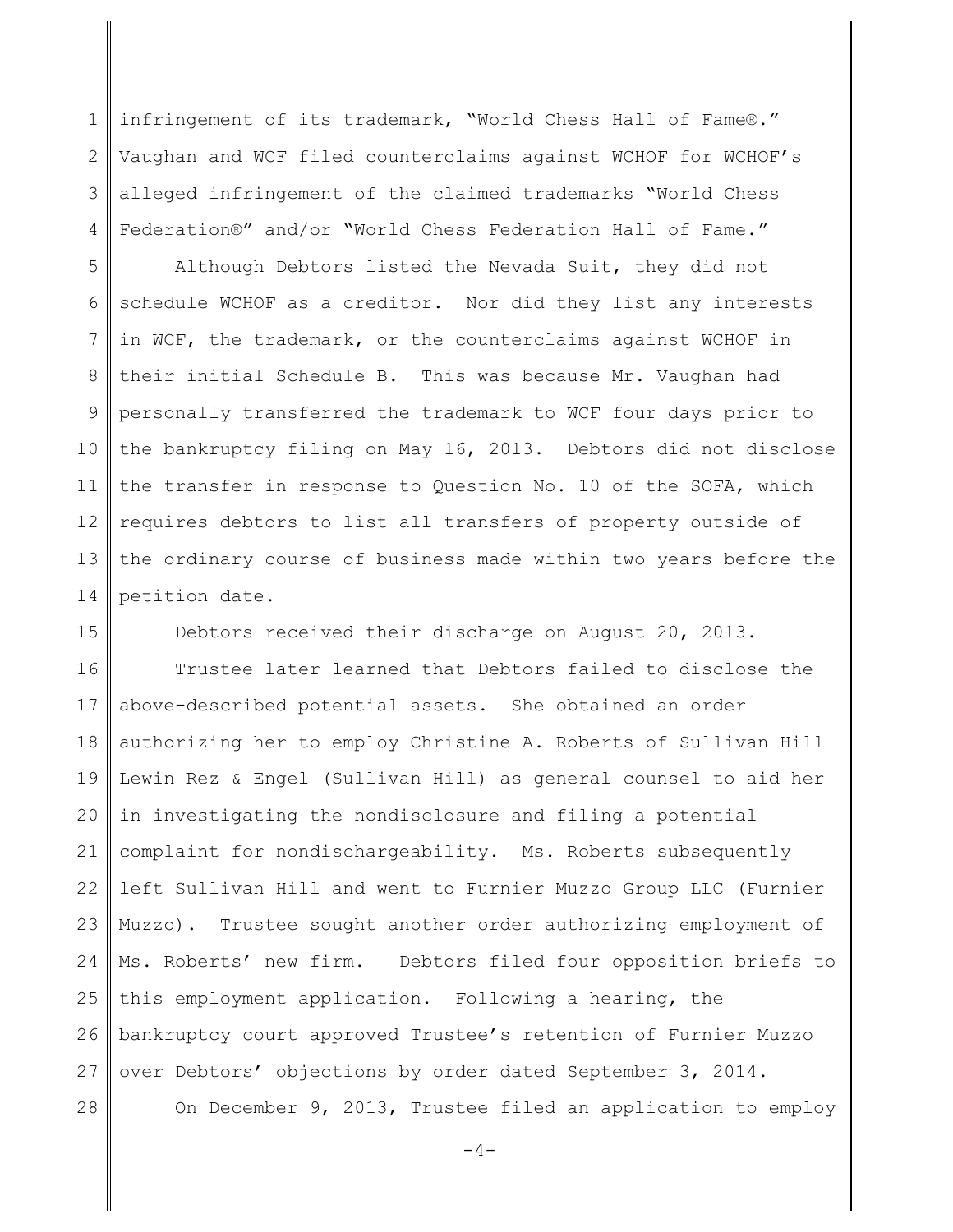1 2 3 4 5 6 Bryan Cave LLP (Bryan Cave) as special counsel to investigate potential claims relating to recovery of the estate's assets. On February 3, 2014, the bankruptcy court granted Trustee's application over Debtors' objections which were based on Bryan Cave's alleged adverse interest since the firm represented WCHOF in the Nevada Suit.<sup>3</sup>

7 8 9 10 11 12 13 14 15 16 17 18 19 20 21 22 23 24 25 On March 6, 2014, Trustee moved for an order directing examinations under Rule 2004 as to Debtors and three non-debtor affiliated entities (Rule 2004 Motion). One of the non-debtor affiliates to be examined was WCF, the entity to whom Mr. Vaughan had transferred the trademark. Trustee asserted that Debtors were officers and/or directors of WCF, and that Mr. Vaughan had transferred the trademark to WCF four days before filing his bankruptcy petition. Trustee sought to examine Debtors about their relationship with WCF and the transfers between them. The motion requested an order directing Debtors and the person most knowledgeable with respect to certain non-debtor affiliates (WCF, American Chess Association, Inc., and Nevada State Chess Association, Inc.) to appear for examination at Sullivan Hill on a date to be determined by the court. Debtors opposed the Rule 2004 Motion on various grounds and continued to object to Trustee's employment of Bryan Cave. On May 27, 2014, following a hearing, and over Debtors' objection, the bankruptcy court entered an order granting the Rule 2004 Motion and directing Debtors to submit to examination

26

<sup>27</sup> 28  $3$  Bryan Cave served at no charge to the estate subject to WCHOF's right to seek allowance of an administrative claim based upon making a "substantial contribution" to the estate.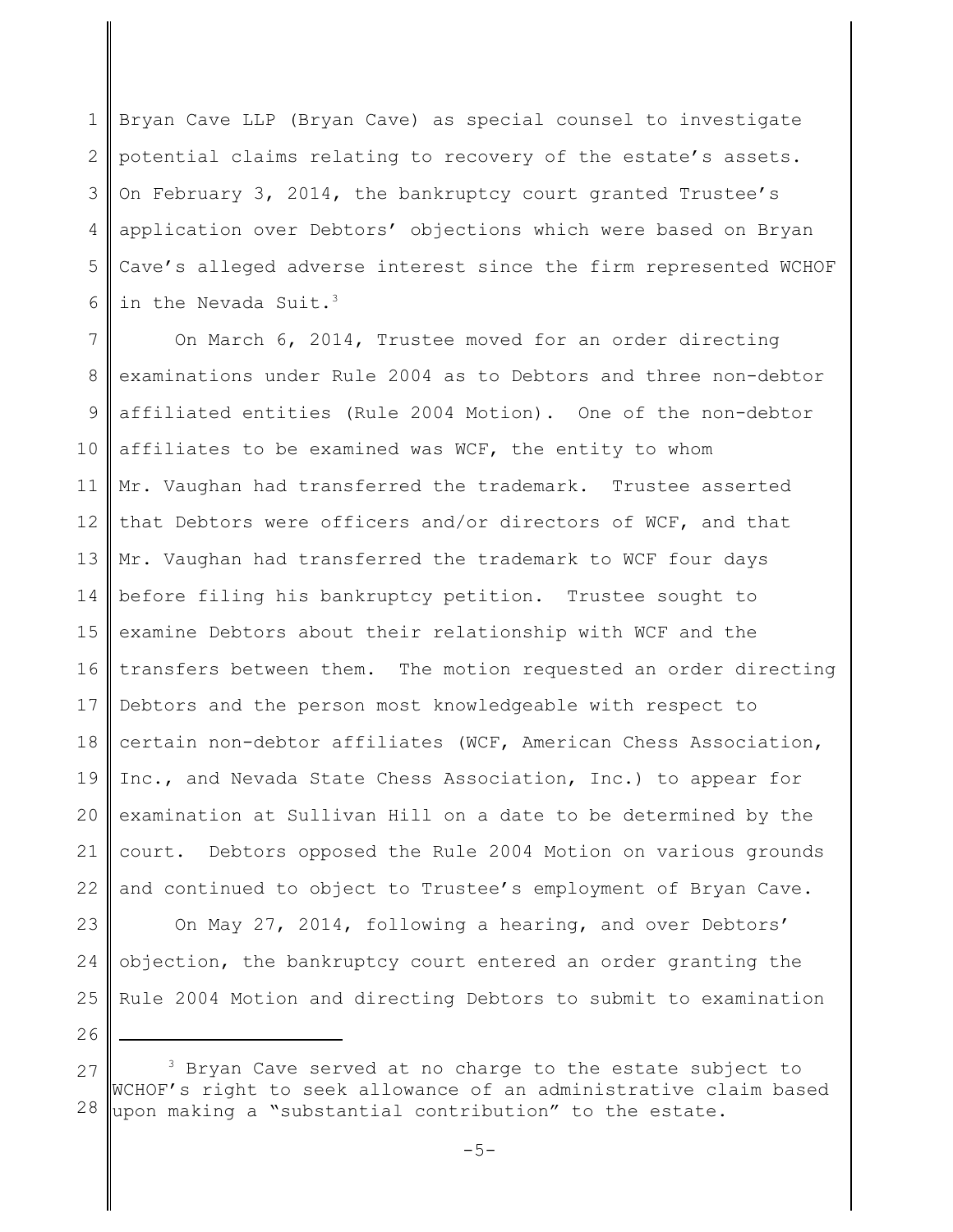1 (Rule 2004 Order). The order provided:

5

6

7

2 3 4 IT IS THEREFORE ORDERED that the trustee's Motion for Order Directing Examinations Under Rule 2004 As to Debtors Stan Bryan Vaughan, Tatiana Vaughan and Certain Non-Debtor Affiliates As Identified Herein, ECF No. 79, be and the same hereby is, GRANTED.

IT IS FURTHER ORDERED that the Chapter 7 trustee may schedule the examinations, production of documents, and inspection of premises, to take place no earlier than fourteen calendar days from the date of entry of this Order.

8 9 10 11 12 The Rule 2004 Order did not state the location of the examinations (as had the Rule 2004 Motion), but instead said that Trustee may schedule them. A copy of the Rule 2004 Order was served on each of the debtors, by first class mail, on May 29, 2014.

13 14 15 16 17 18 19 On June 3, 2014, Debtors moved for reconsideration arguing, among other things, that there was no justification for their examinations because "no valid proofs of claim have been filed." They also asserted that the Rule 2004 Order should be vacated or, alternatively, that any Rule 2004 examination should be suspended until valid claims had been filed. The motion was scheduled for hearing on July 9, 2014.

20 21 22 23 24 On June 24, 2014, pursuant to the Rule 2004 Order, Trustee filed and served her notice scheduling Debtors' Rule 2004 examinations to commence on July 16, 2014 and July 17, 2014, respectively, at the law office of Campbell & Williams in Las Vegas, Nevada (Notice).

25 26 27 28 In their July 1, 2014, reply to Trustee's opposition to their motion for reconsideration, Debtors argued that the Notice was in contempt of court because it directed them to appear for examination at Campbell & Williams rather than Sullivan Hill, as

 $-6-$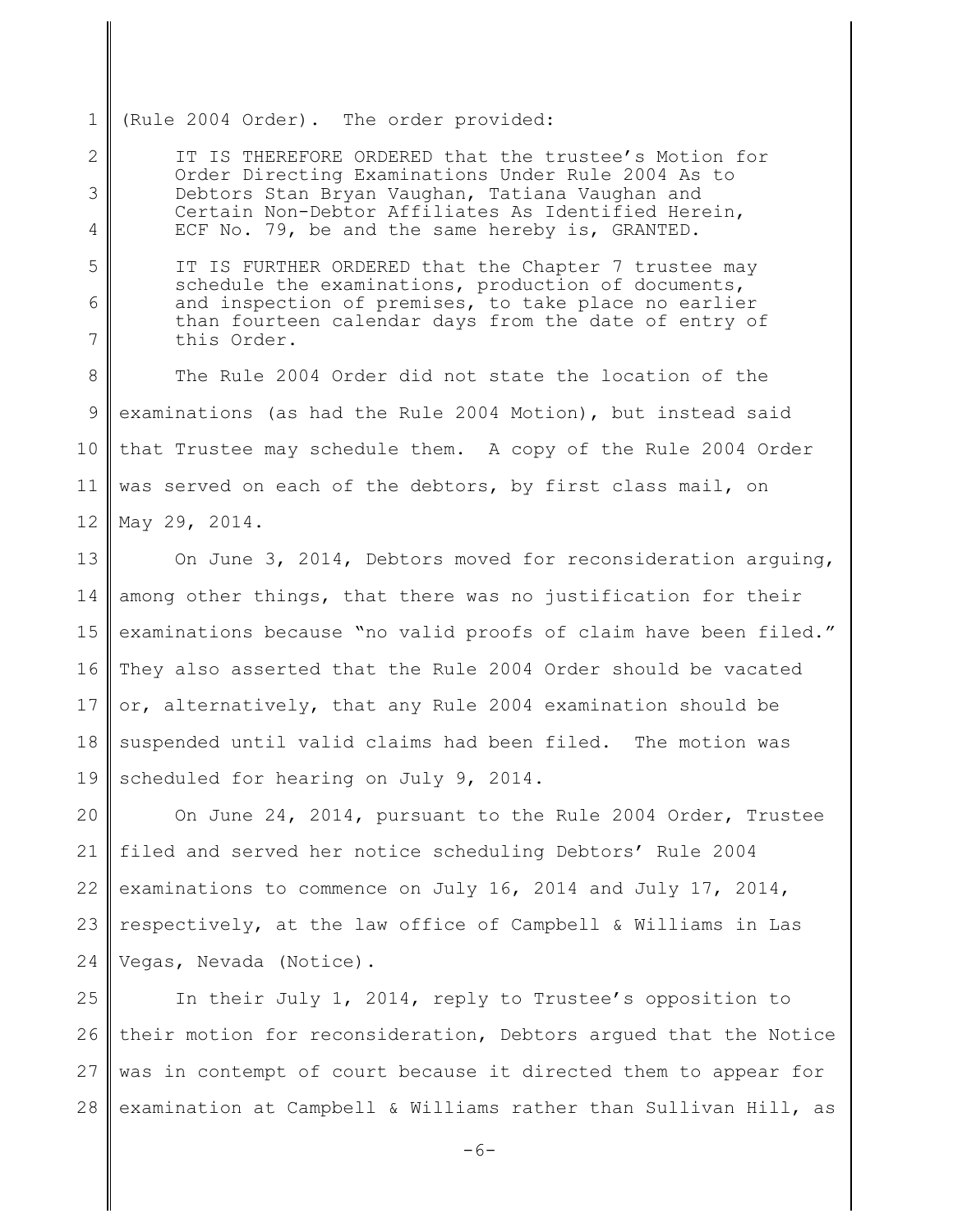1 originally requested in Trustee's Rule 2004 Motion.

2 3 4 5 6 7 8 9 10 11 12 13 14 15 16 17 18 Debtors challenged the Notice in four motions also filed on July 1, 2014. In a motion for a protective order, they sought an order governing the designation and handling of certain confidential information being illegally sought through Trustee by the initiative of Bryan Cave. In a motion for an order to suspend, terminate, or in the alternative limit the 2004 examinations due to bad faith, Debtors challenged the Rule 2004 Motion as having been filed in bad faith for an improper purpose. They also filed a motion for sanctions and a motion to show cause for contempt of order that mostly repeated the arguments made in the previous described motions. In addition, each of the four motions contained arguments that the Notice violated the Rule 2004 Order because it scheduled their examinations at a different location than was proposed in the Rule 2004 Motion. The group of motions was scheduled for hearing on August 27, 2014, after their 2004 examinations set for July 16 and 17, 2014.

19 20 21 22 23 24 25 26 27 The bankruptcy court heard Debtors' motion for reconsideration on July 9, 2014, and denied that request by order entered on July 11, 2014 (Reconsideration Order). Debtors appealed the Reconsideration Order on July 14, 2014, by filing a notice of appeal, an emergency motion for leave to appeal, and an emergency motion for stay pending appeal. This Panel denied leave to appeal the Reconsideration Order and denied stay pending appeal, which was followed by an order dismissing the appeal for lack of jurisdiction.

28

Trustee's counsel appeared at Campbell & Williams on

 $-7-$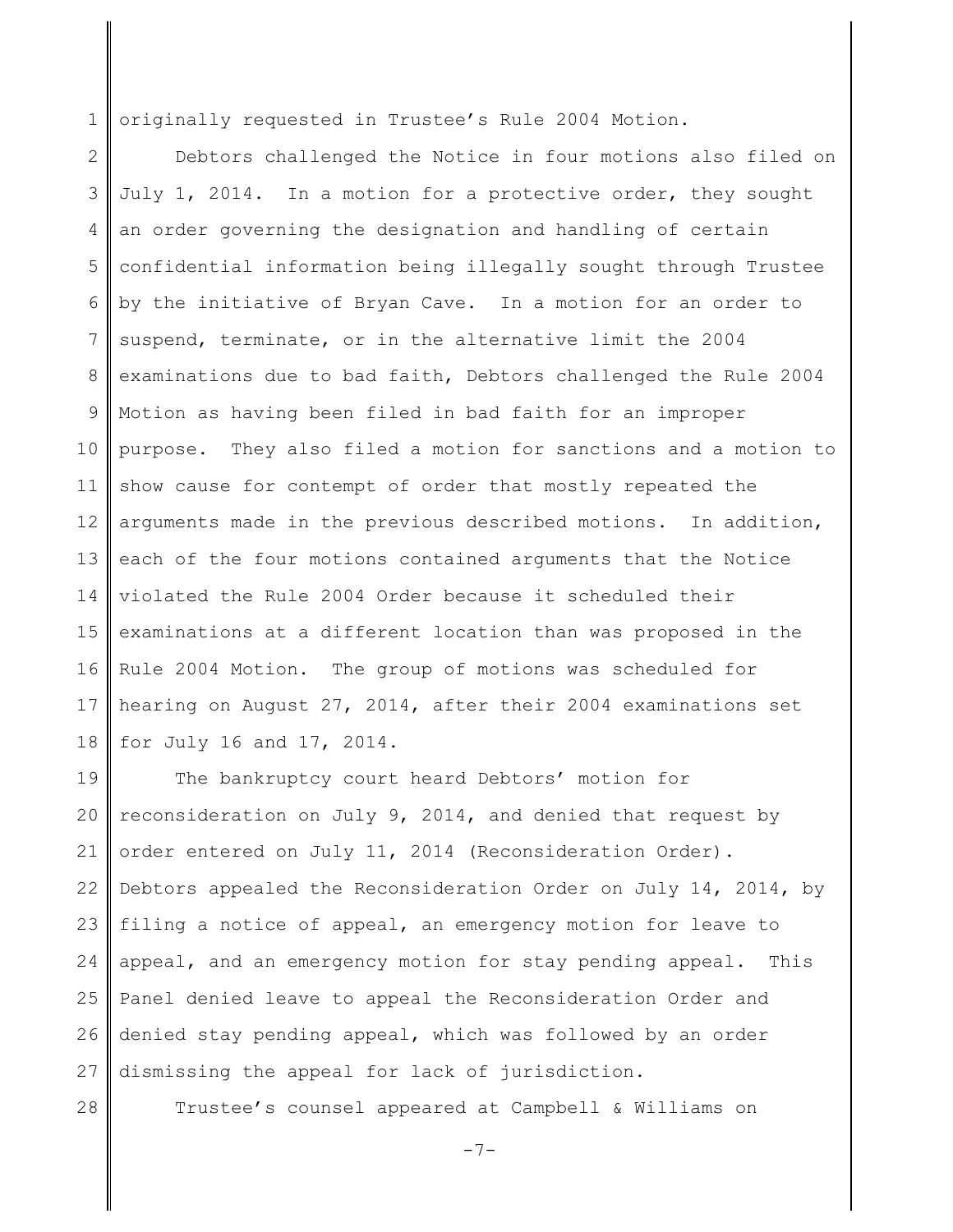1 2 3 July 16 and 17, 2014, at the times scheduled for Debtors' Rule 2004 examinations. Debtors did not appear for examination at that location.

4 5 6 7 8 9 10 11 12 13 On July 31, 2014, Trustee filed a motion to compel attendance under Rule 2005(a)(3).<sup>4</sup> Her motion and supporting exhibits showed that her attorneys tried to contact Debtors by email and telephone to confirm their attendance at the Rule 2004 examinations, but Debtors did not respond to these communications, nor did they appear for examination at the scheduled times. Trustee argued that Debtors had willfully disobeyed the court's earlier orders - the Rule 2004 Order and the Reconsideration Order - directing them to submit to examination.

14 15 16 17 18 In response, Debtors reiterated their opposition to Trustee's employment of Bryan Cave. They also argued that Trustee's efforts were a "manifest injustice," given that their discharge had already been entered, and that she was using discovery for an improper purpose. In their opposition and

21  $4$  Rule 2005(a) provides that "[o]n motion of any party in interest supported by an affidavit alleging . . .

19

20

22 23 24 25 26 27 28 (3) that the debtor has willfully disobeyed a subpoena or order to attend for examination, duly served, the court may issue to the marshal, or some other officer authorized by law, an order directing the officer to bring the debtor before the court without unnecessary delay. If, after a hearing, the court finds the allegations to be true, the court shall thereupon cause the debtor to be examined forthwith. If necessary, the court shall fix conditions for further examination and for the debtor's obedience to all orders made in reference thereto.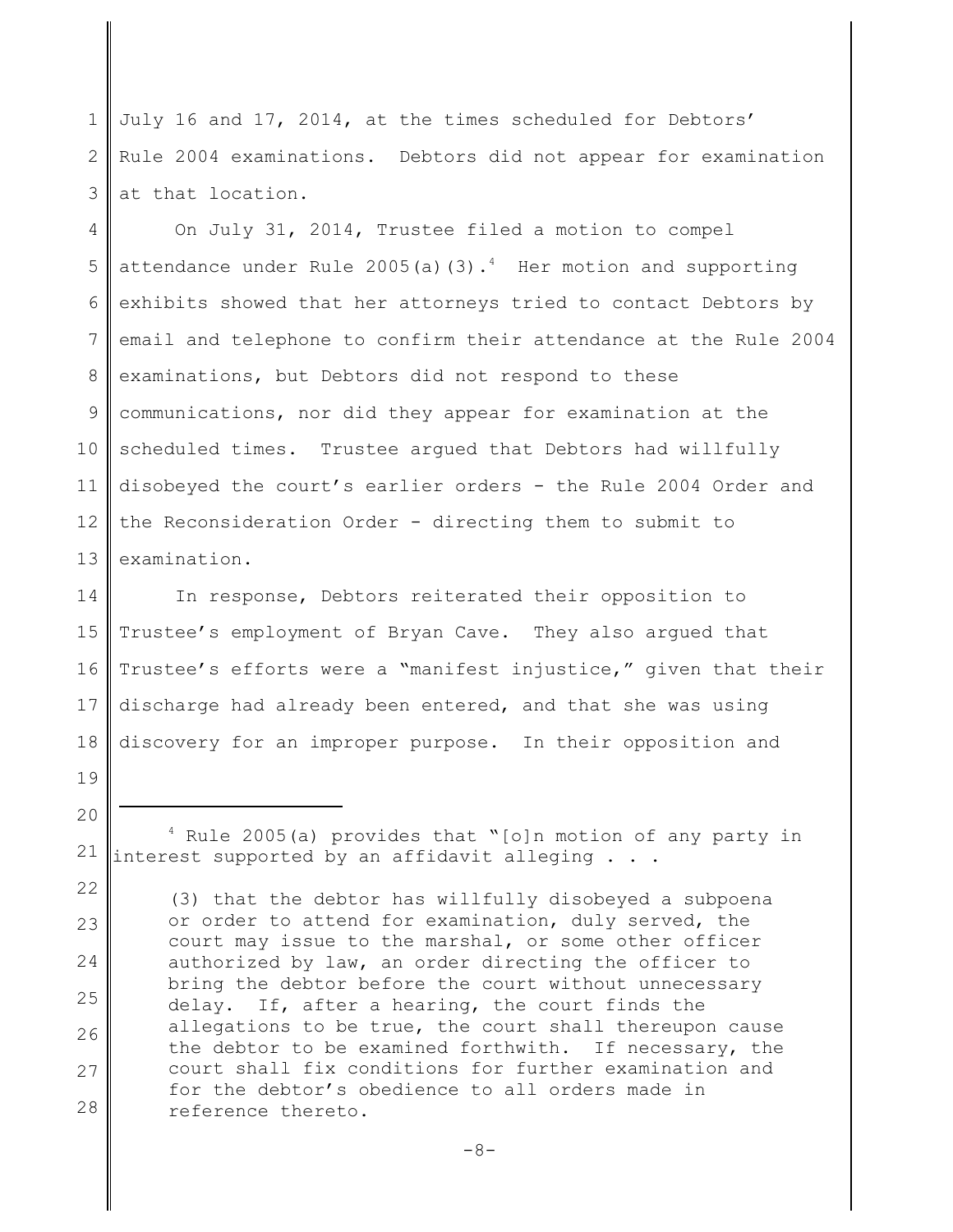1 2 3 4 5 6 7 subsequent sur-reply, they again alleged confusion as to the location of their examinations because Trustee's Notice set the examinations at the office of Campbell & Williams, rather than the firm of Sullivan Hill, as stated in the initial Rule 2004 Motion. They accused Trustee of bad faith and denied receipt of any emails or telephone calls from Trustee's counsel about confirming their attendance at the examinations.

8 9 10 11 12 13 14 15 16 In her supporting declaration, Ms. Vaughan declared that Debtors had appeared for the scheduled examination at Sullivan Hill and that she had business cards from its address as well as a parking receipt for that date from the parking lot attendant located next to Sullivan Hill. She claimed no one representing Trustee appeared. Ms. Vaughan also declared that she and Mr. Vaughan along with other witnesses were at their residence on the designated date for the inspection of documents, but no one heard the doorbell and no one knocked on the door.<sup>5</sup>

17 18 19 20 21 22 23 On August 19, 2014, Trustee commenced the adversary proceeding seeking to revoke Debtors' discharge because (1) the discharge had been obtained through fraud, including failure to disclose assets and information to the bankruptcy court as required, and (2) Debtors had refused to obey lawful orders of the bankruptcy court, including the Rule 2004 Order, in violation of  $\frac{1}{2}$  727(a)(6)(A).<sup>6</sup> When the adversary proceeding was

24

28  $6$  After Trustee filed the adversary proceeding, Debtors continued to object to the employment of Bryan Cave in that

 $-9-$ 

<sup>25</sup> 26 27 <sup>5</sup> Debtors lived in a gated community which had a call box at the gate. Trustee's attorney had used the call box several times on the designated date and no one answered the call.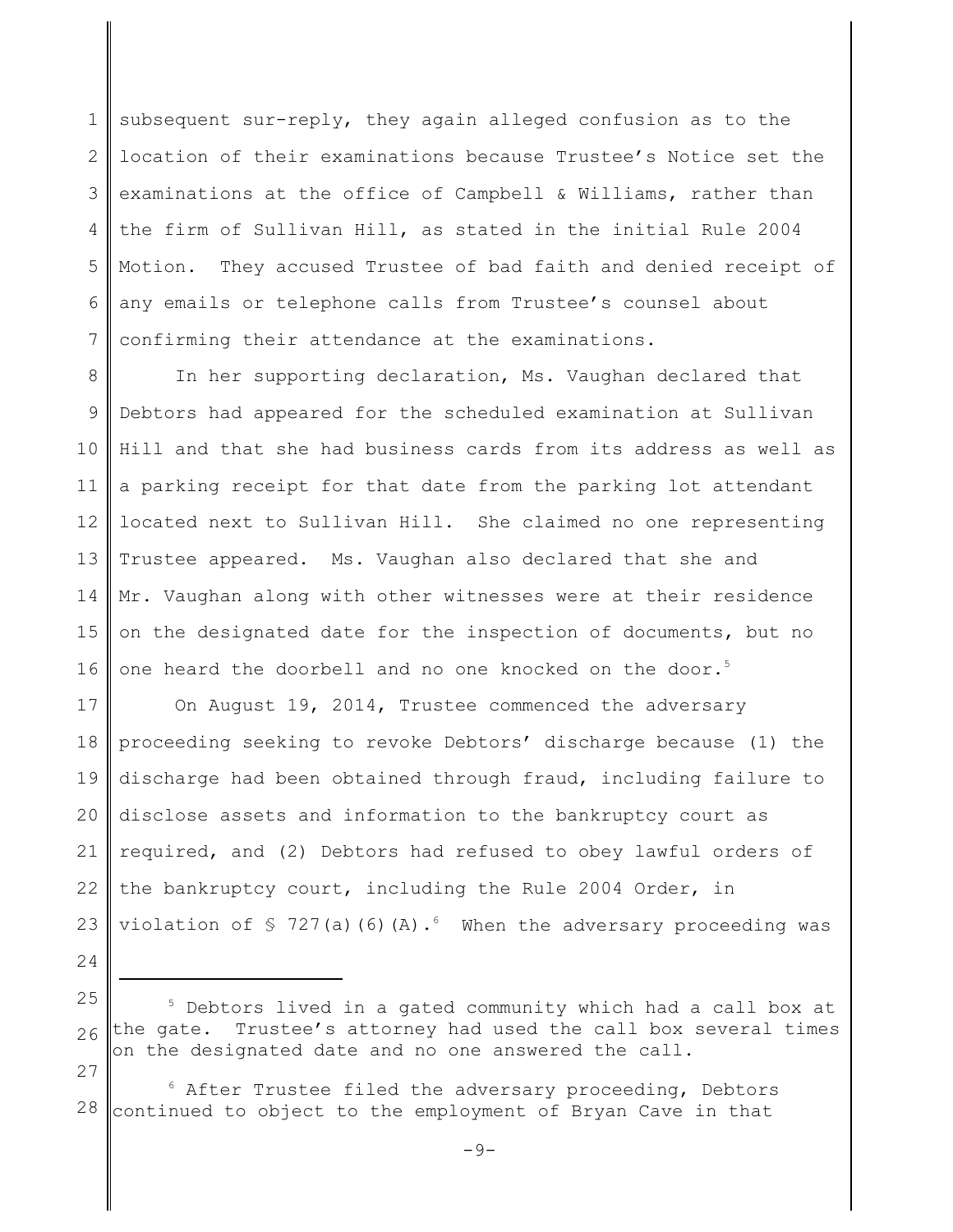1 2 filed, Debtors continued to refuse to provide Trustee's courtordered discovery that had been requested since March 6, 2014.

3 4 5 6 7 8 9 The bankruptcy court heard Trustee's motion to compel on August 27, 2014.<sup>7</sup> Debtors' motions for a protective order, to suspend or terminate the Rule 2004 examinations, for sanctions against Trustee's counsel, and to show cause for contempt regarding the Rule 2004 examinations were also heard on that date. On October 7, 2014, the bankruptcy court granted Trustee's motion to compel and denied Debtors' four motions.

10 11 12 13 14 15 16 17 18 19 20 21 22 In its order compelling attendance, the bankruptcy court rejected Debtors' argument that Trustee was proceeding in bad faith, noting that she was instead seeking to satisfy statutory duties imposed by the Bankruptcy Code. The court observed that relief under Rule 2005(a)(2) was proper upon a showing "that the debtor has evaded service of a subpoena or of an order to attend for examination." Based on the evidence before it, the court found that both Debtors failed to appear at the Rule 2004 examinations, and that "they have thus evaded" the Rule 2004 Order. The court ordered Debtors to appear in the bankruptcy court on October 20 and 21, 2014, so these examinations could occur. The order further advised that, "Failure of either of the Debtors to appear will subject them to sanctions."

24 25

26

23

27  $6(\ldots \text{continued})$ proceeding.

28

 $7$  This motion was heard by Judge Mike K. Nakagawa.

 $-10-$ 

As required by the order on motion to compel, Debtors

appeared in court for examination on October 20 and 21, 2014.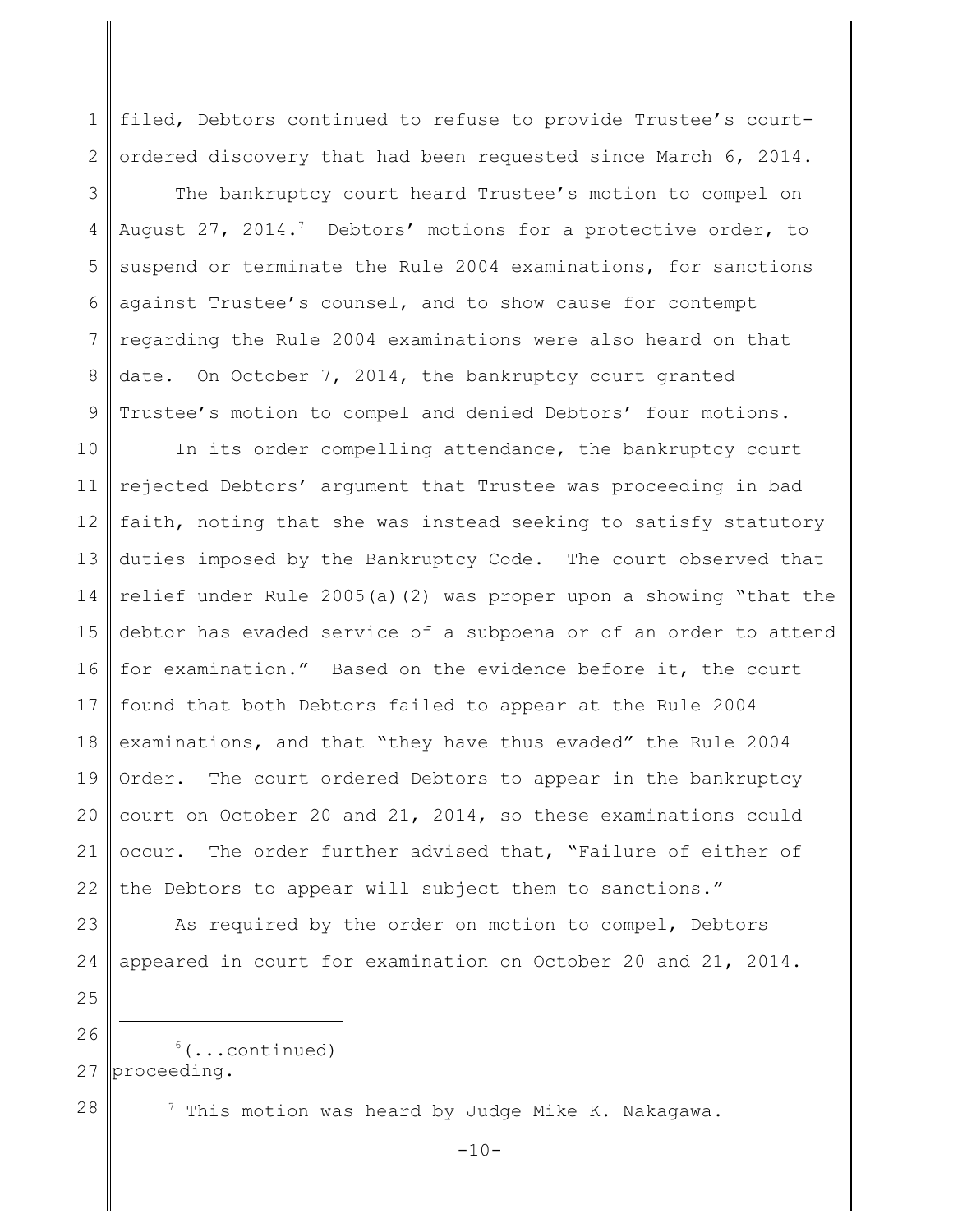1 2 3 4 5 6 7 However, they filed an emergency motion for a protective order and an ex parte application for order shortening time to hear the emergency motion for protective order on the same day that Mr. Vaughan was to be examined. Because the motions were inappropriately filed in the adversary action, rather than the main bankruptcy case, they were not considered by the bankruptcy court.

8 9 10 11 12 13 14 15 Meanwhile, in the adversary proceeding, Trustee moved for partial summary judgment on her request to revoke Debtors' discharge under  $\frac{1}{2}$  727(d)(3) and (a)(6)(A).<sup>8</sup> Trustee argued that there were no disputed material facts relevant to the elements for revocation of discharge under  $\frac{1}{2}$  727(a)(6)(A): awareness of the order and refusal to obey it. Trustee asserted that Debtors were aware of the Rule 2004 Order as demonstrated by their numerous filings opposing the examinations.

16 17 18 19 20 21 22 23 24 She also argued that Debtors' failure to appear for their examinations was willful and intentional and thus they "refused" to obey the court's order within the meaning of  $\Im$  727(a)(6)(A). Trustee maintained that the issue of their willful or intentional refusal to obey the order was previously decided by the bankruptcy court when it found Debtors had "evaded" its Rule 2004 Order in the order granting her motion to compel. As this finding was law of the case, Trustee argued that summary judgment in her favor was warranted on this issue.

25

26 27 28 <sup>8</sup> Debtors filed a counter motion for summary judgment. Because the counter motion largely mirrored their opposition to Trustee's motion, the bankruptcy court treated it as a supplemental opposition rather than an independent motion for summary judgment.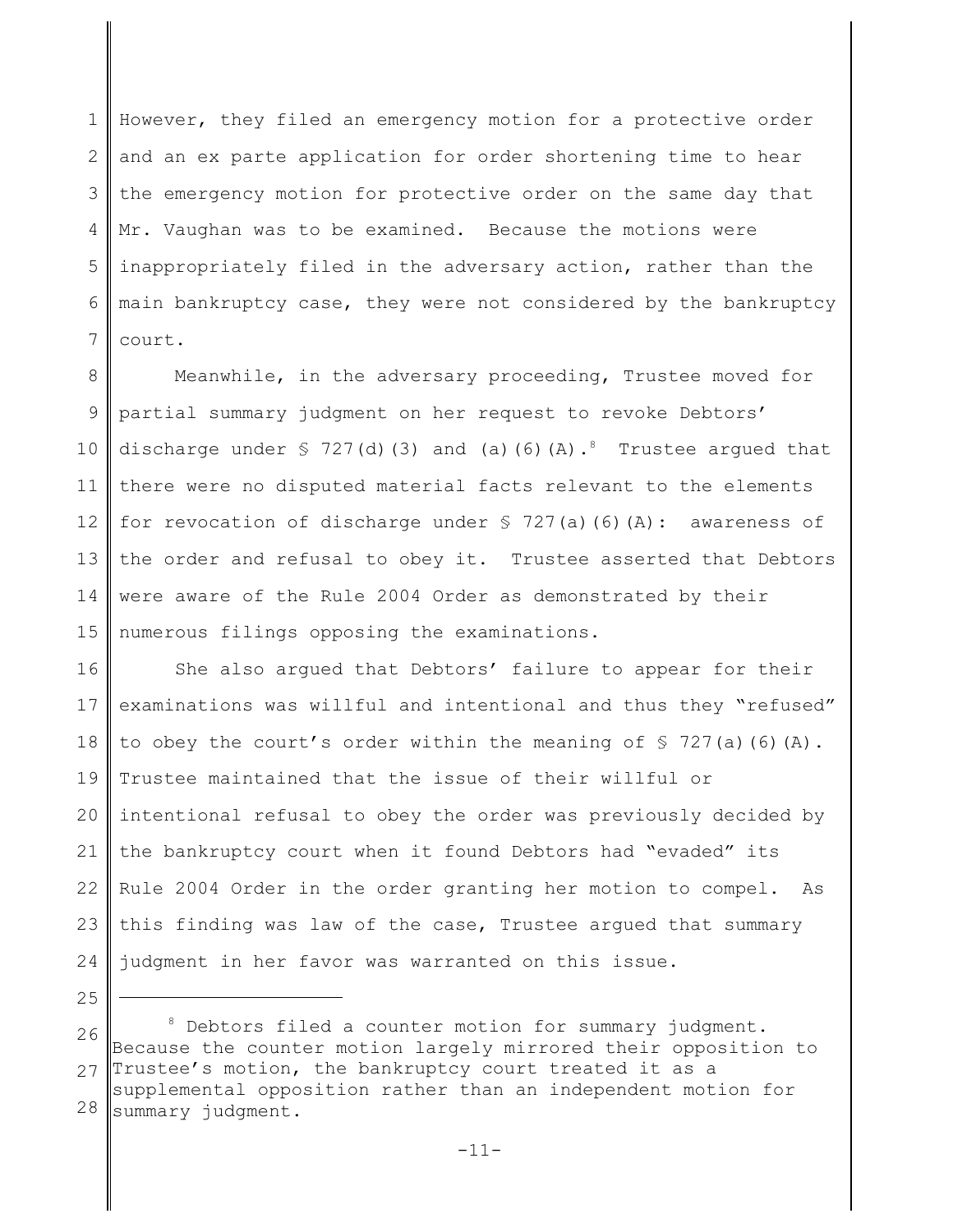1 2 3 4 5 6 7 8 9 10 11 12 The bankruptcy court granted Trustee's motion, finding that as a matter of law, Debtors were aware of the Rule 2004 Order and willfully and intentionally refused to obey it. In exercising its discretion to revoke Debtors' discharge, the bankruptcy court considered that Debtors had eventually complied with the order. The court observed that Debtors' refusal to obey the order was willful and intentional and that they complied with the order only after being ordered to comply under the threat of further sanctions. The bankruptcy court decided that revocation was appropriate under these circumstances. The court entered the judgment<sup>9</sup> revoking their discharge and Debtors timely appealed.

### **II. JURISDICTION**

14 15 16 The bankruptcy court had jurisdiction pursuant to 28 U.S.C.  $\S$ § 1334 and 157(b)(2)(A), (J) and (O). We have jurisdiction under 28 U.S.C. § 158.

### **III. ISSUES**

18 19 Whether the bankruptcy court erred in granting Trustee's motion for partial summary judgment; and

20 21 Whether the bankruptcy court abused its discretion in revoking Debtors' discharge.

22

13

17

### **IV. STANDARDS OF REVIEW**

23 24 25 We review summary judgments de novo; facts determined for summary judgment proceedings are not entitled to the clearly erroneous standard of appellate review. Audre, Inc. v. Casey

26

<sup>27</sup> 28 <sup>9</sup> The judgment also dismissed Count I of the adversary complaint which pertained to  $\frac{1}{2}$  727(d)(1)(discharge obtained by fraud). Accordingly, the judgment was final.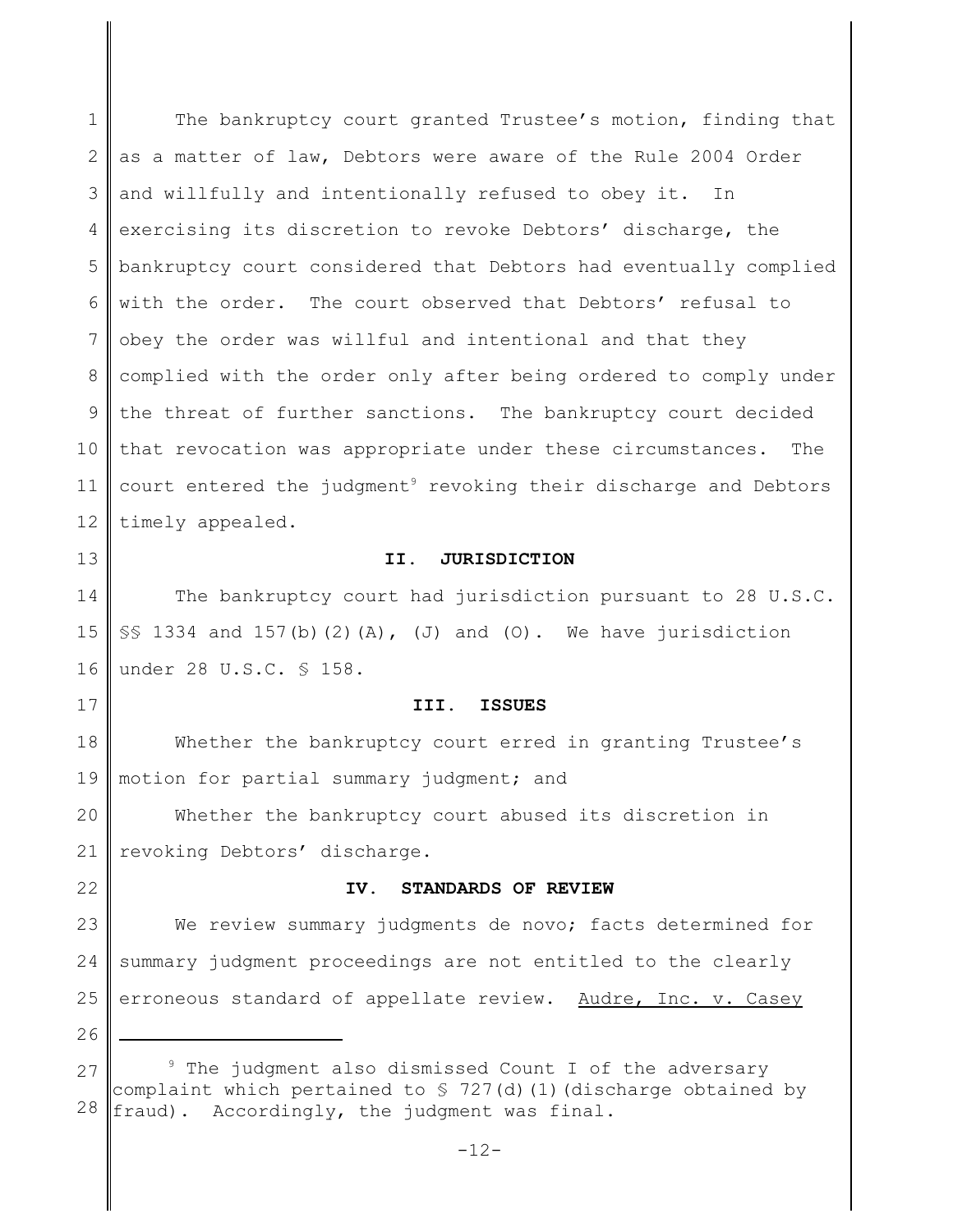1 2 3 4 5 6 7 8 (In re Audre, Inc.), 216 B.R. 19, 25 (9th Cir. BAP 1997). If the pleadings, depositions, answers to interrogatories, and admissions on file, together with any affidavits, show that there is no genuine issue of material fact and that the moving party is entitled to judgment as a matter of law, summary judgment will be upheld. Civil Rule 56(c), incorporated by Rule 7056; see Aubrey v. Thomas (In re Aubrey), 111 B.R. 268, 272 (9th Cir. BAP 1990)**.**

9 10 11 12 13 What constitutes law of the case presents a legal issue that this Panel reviews under a de novo standard. Liberty Mut. Ins. Co. v. Equal Emp't Opportunity Comm'n, 691 F.2d 438 (9th Cir. 1982); AT & T Universal Card Servs. v. Black (In re Black), 222 B.R. 896, 899 (9th Cir. BAP 1998).

14 15 16 17 18 19 We review the bankruptcy court's decision to revoke a discharge for an abuse of discretion. Cox v. Lansdowne (In re Cox), 904 F.2d 1399, 1401 (9th Cir. 1990) (stating the standard of review as a "gross abuse of discretion," but applying traditional abuse of discretion standard); Devers v. Bank of Sheridan (In re Devers), 759 F.2d 751 (9th Cir. 1985).

20 21 22 23 24 25 26 27 28 Review for abuse of discretion has two parts. First, "we determine de novo whether the bankruptcy court identified the correct legal rule to apply to the relief requested." U.S. v. Hinkson, 585 F.3d 1247, 1261–62 (9th Cir. 2009) (en banc). If so, we then determine under the clearly erroneous standard whether the bankruptcy court's factual findings and its application of the facts to the relevant law were "(1) illogical; (2) implausible; or (3) without support in inferences that may be drawn from the facts in the record." Id.

 $-13-$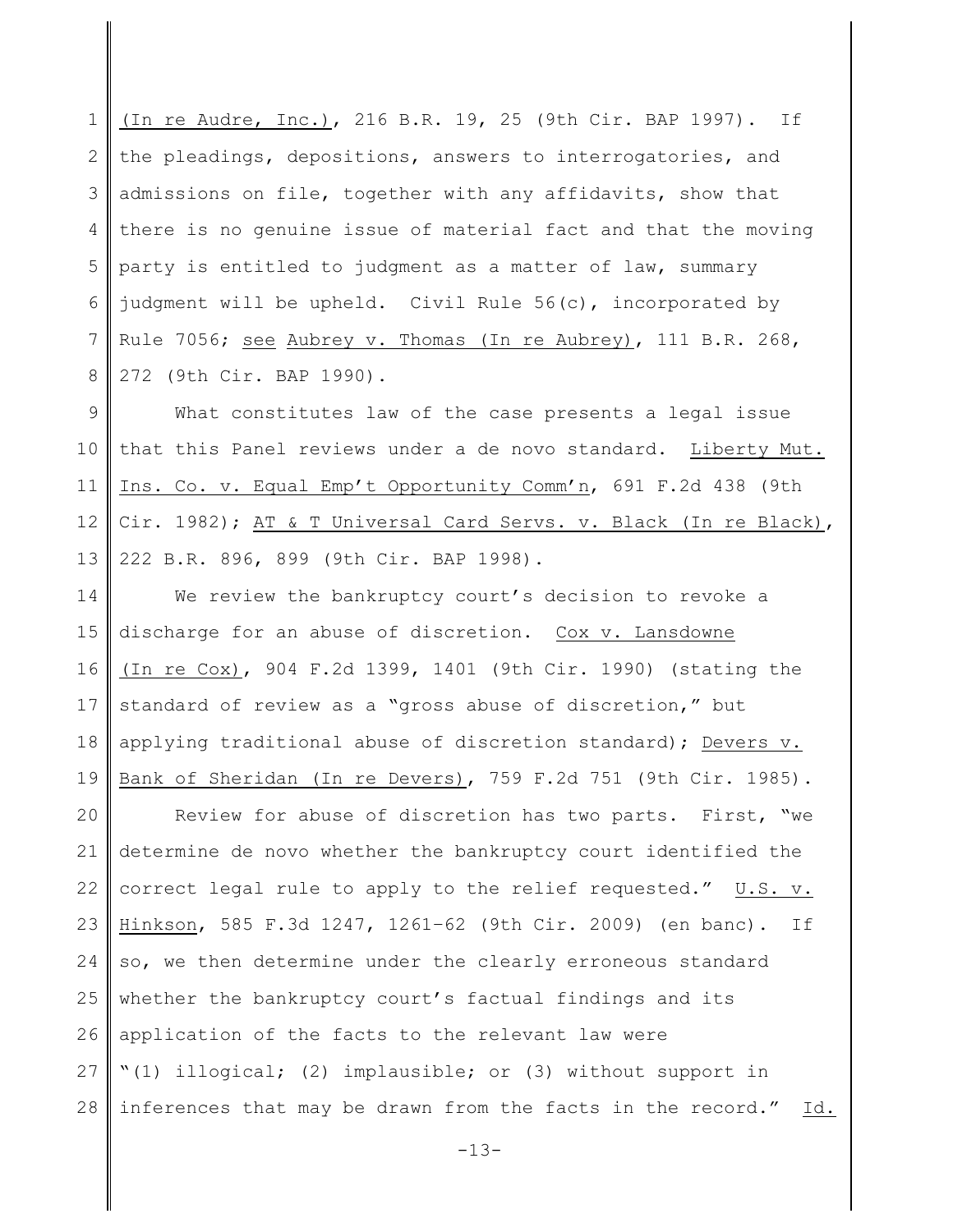1 at 1262.

2

### **V. DISCUSSION**

#### 3 **A. Scope of the Appeal**

4 5 6 7 8 Debtors list four issues in their opening brief. In three of the issues Debtors challenge (1) the standing of Trustee to file the adversary proceeding; (2) the employment of her general counsel; and (3) the employment of Bryan Cave as special counsel.

9 10 11 12 13 14 15 16 17 While the bankruptcy court did not mention Trustee's standing in its decision granting her partial motion for summary judgment, Debtors raised similar issues regarding Trustee's use of her maiden/professional name rather than her married name in several motions filed in this proceeding. Each time the bankruptcy court rejected their arguments. We reviewed the issue and find no merit to Debtors' arguments on appeal. Therefore, the bankruptcy court's rulings on the issue are summarily affirmed.

18 19 20 21 22 23 Debtors' arguments regarding the employment orders of general counsel and Bryan Cave are mostly incomprehensible. The payment arrangement Debtors object to in Bryan Cave's employment order will not become reviewable on appeal unless and until a request for reimbursement from the estate is actually made and granted. Until then, the matter is not ripe.<sup>10</sup> Accordingly,

- 24
- 25

26 27 28 <sup>10</sup> Debtors also filed an objection to the appearance of Bryan Cave in this appeal on October 29, 2015. In their opening brief, Debtors' only argument regarding the employment was a bare assertion that the employment violated  $\S$  327(e). The employment was approved under § 327(c), not subsection (e). Debtors' (continued...)

 $-14-$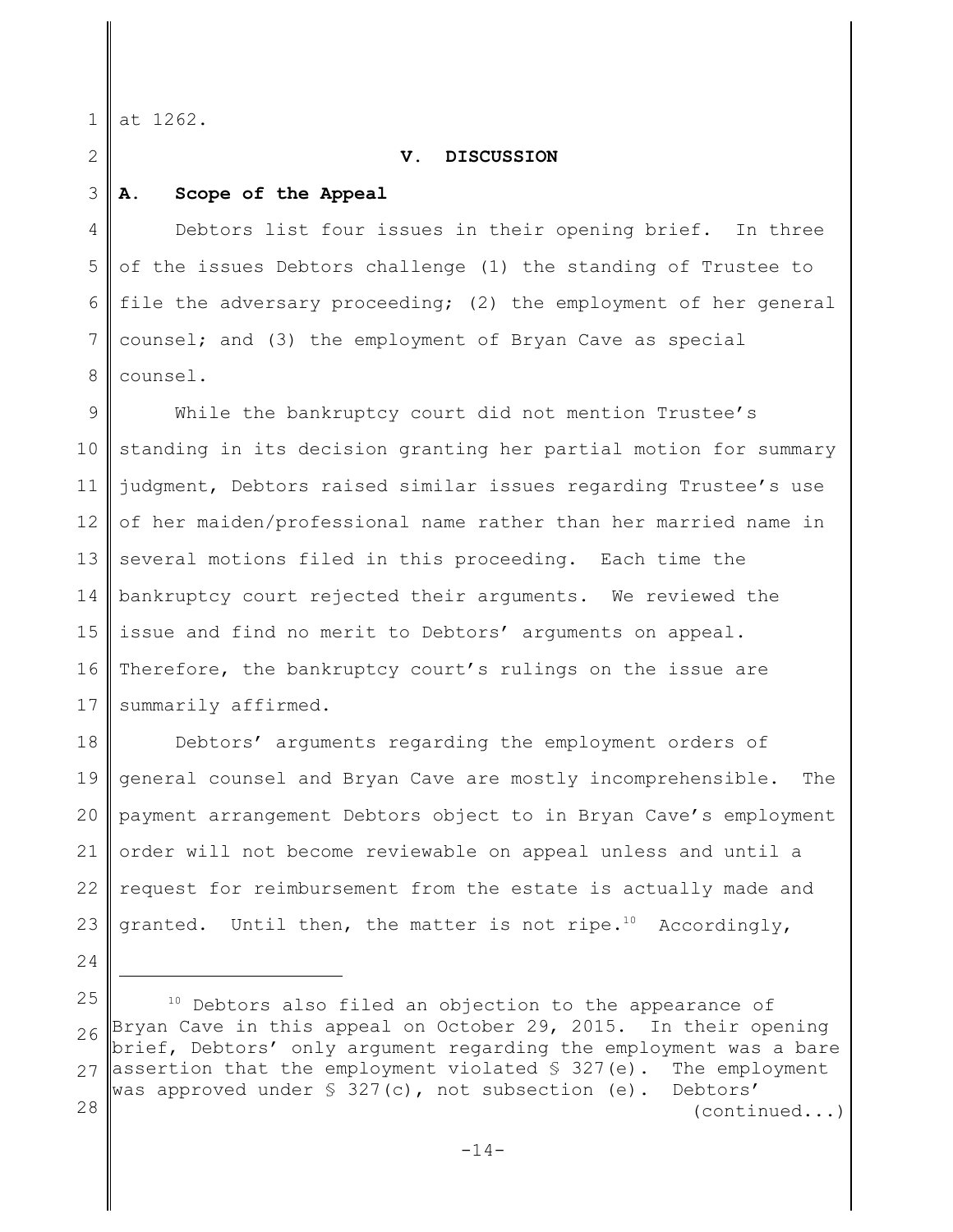1 2 those matters are beyond the scope of this appeal and not properly before us.

#### 3 **B. Summary Judgment**

4

### **1. Standards**

5 6 7 8 9 10 11 12 13 14 15 16 In reviewing the bankruptcy court's decision on a motion for summary judgment, we apply the same standards as the bankruptcy court. Summary judgment is properly granted when no genuine and disputed issues of material fact remain, and, when viewing the evidence most favorably to the non-moving party, the movant is entitled to prevail as a matter of law. Civil Rule 56, incorporated by Rule 7056; Celotex Corp. v. Catrett, 477 U.S. 317, 322-23 (1986). Material facts which would preclude entry of summary judgment are those which, under applicable substantive law, could affect the outcome of the case. The substantive law will identify which facts are material. Anderson v. Liberty Lobby, Inc., 477 U.S. 242, 248 (1986).

17 18 19 20 21 22 23 The moving party bears the initial burden of showing that there is no material factual dispute. If the moving party meets its initial burden of showing the absence of a material and triable issue of fact, the burden then moves to the opposing party, who must present significant probative evidence tending to support its claim or defense. Intel Corp. v. Hartford Accident & Indem. Co., 952 F.2d 1551, 1558 (9th Cir. 1991). In other words,

24 25

 $10$  (...continued)

<sup>26</sup> 27 28 failure to "specifically and distinctly" identify and argue any relevant law on the employment issue results in the waiver of that issue. See Indep. Towers of Wash. v. Washington, 350 F.3d 925, 929 (9th Cir. 2033). Therefore, we do not consider the issue further and the objection is overruled.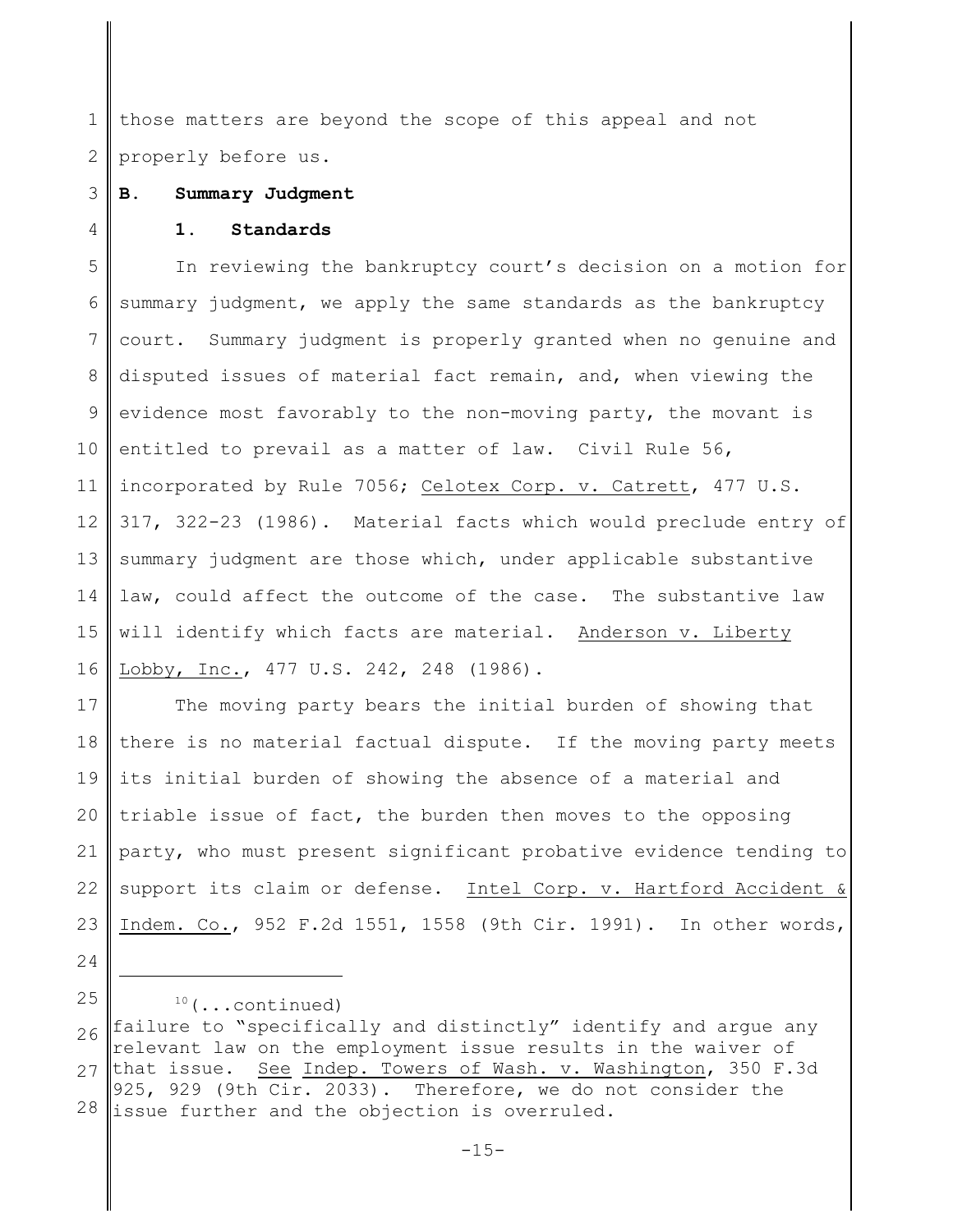1 2 3 4 5 the non-moving party must show more than the mere existence of a scintilla of evidence. Anderson v. Liberty Lobby, Inc., 477 U.S. 242, 252 (1986). In fact, the non-moving party must come forth with evidence from which a factfinder could reasonably decide in the non-moving party's favor. Id.

6

13

# **2. Trustee's Prima Facie Case Under § 727(a)(6)(A)**

7 8 9 10 11 12 Section 727(d)(3) provides that the court shall revoke a debtor's discharge upon the trustee's request if the debtor committed an act enumerated in  $\frac{1}{2}$  727(a)(6). Section 727(a)(6)(A) provides that a debtor is not entitled to a discharge if he "has refused . . . to obey any lawful order of the court, other than an order to respond to a material question or to testify."<sup>11</sup>

14 15 16 17 18 19 20 cannot be denied a discharge for legitimately exercising his or  $21$  and (C) allow the bankruptcy court to deny the debtor a discharge 22 23 24 examination and it was their refusal to appear which triggered 25 26 27 S 727(a)(6)(A) even though the examination requires the debtor to 28  $11$  The Fifth Amendment provides, in its relevant part: "No person . . . shall be compelled in any criminal case to be a witness against himself." U.S. Const. amend. V. This privilege against self-incrimination applies to bankruptcy proceedings. McCarthy v. Arndstein, 266 U.S. 34, 41 (1924). The "other than an order to respond to a material question or to testify" clause contained in  $S$  727(a)(6)(A) recognizes that a debtor may appear at a Rule 2004 examination and "refuse" to answer material questions or testify based on the assertion of the Fifth Amendment privilege. Under these circumstances, the debtor her right against self-incrimination. Subsections 727(a)(6)(B) if he or she refuses to respond to a material question approved by the court or to testify after a grant of immunity under  $\S$  344, or improperly asserts the Fifth Amendment. Here, the Rule 2004 Order required Debtors to appear for the revocation of their discharge rather than the exception. Courts have found that a debtor's knowing and intentional failure to appear for an examination ordered under Rule 2004 is an example of refusal to obey a lawful order within the meaning of testify. See U.S. Tr. v. Lebbos (In re Lebbos), 439 B.R. 154, (continued...)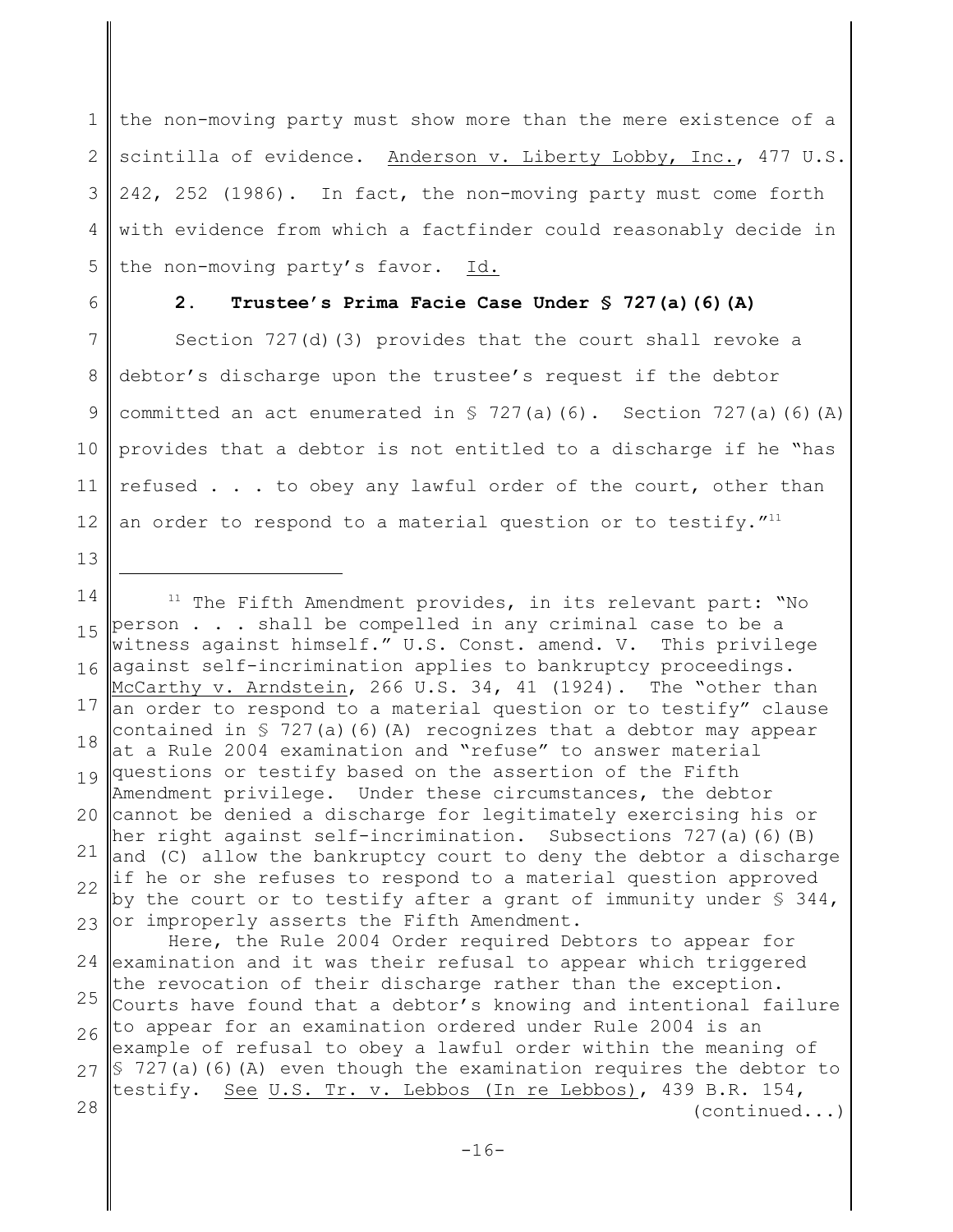1 2 3 4 5 6 7 8 9 10 11 12 Because the bankruptcy court had jurisdiction over the subject matter and Debtors, there is no dispute as to the Rule 2004 Order's lawfulness. See Rainsdon v. Anderson (In re Anderson), 526 B.R. 821, 825-26 (Bankr. D. Id. 2015) (citing Rainsdon v. Leiser (In re Leiser), 2014 WL 3548929, at \*3–4 (Bankr. D. Idaho July 17, 2014) (addressing revocation of discharge under  $\frac{1}{2}$  727(d)(3) based on an alleged violation of § 727(a)(6)(A) and citing Maness v. Meyers, 419 U.S. 449, 459 (1975) (stating "an order issued by a court with jurisdiction over the subject matter and the person must be obeyed by the parties until it is reversed by orderly and proper proceedings.")).

13 14 15 16 17 18 19 20 21 To prove Debtors "refused" to obey the Rule 2004 Order within the meaning of  $\frac{1}{2}$  727(a)(6)(A), Trustee must show that Debtors (1) were aware of the order and (2) willfully or intentionally refused to obey the order (i.e., something more than a mere failure to obey the order through inadvertence, mistake or inability to comply). Schwarzkopf v. Goodrich (In re Michaels), 2009 WL 7809926, at \*5 (9th Cir. BAP Feb. 27, 2009) (citing Smith v. Jordan (In re Jordan), 521 F.3d 430, 434 (4th Cir. 2008)); see also Hicks v. Decker (In re Hicks), 2006 WL

22

23

 $11$  (...continued)

24 25 26 27 28 164-65 (E.D. Cal. 2010)(debtor's failure to appear for Rule 2004 examinations warranted denial of discharge under  $S$  727(a)(6)(A)); Guar. Bank & Trust Co. v. Sanford (In re Sanford), 362 B.R. 743 (Bankr. M.D. La. 2007) (revocation of discharge for failure to appear for Rule 2004 examination); Sicherman v. Rivera (In re Rivera), 338 B.R. 318, 329-30 (Bankr. N.D. Ohio 2006) ("Despite the fact that 2004 exam includes an order to testify, such complete failure may be grounds for revoking and denying discharge.").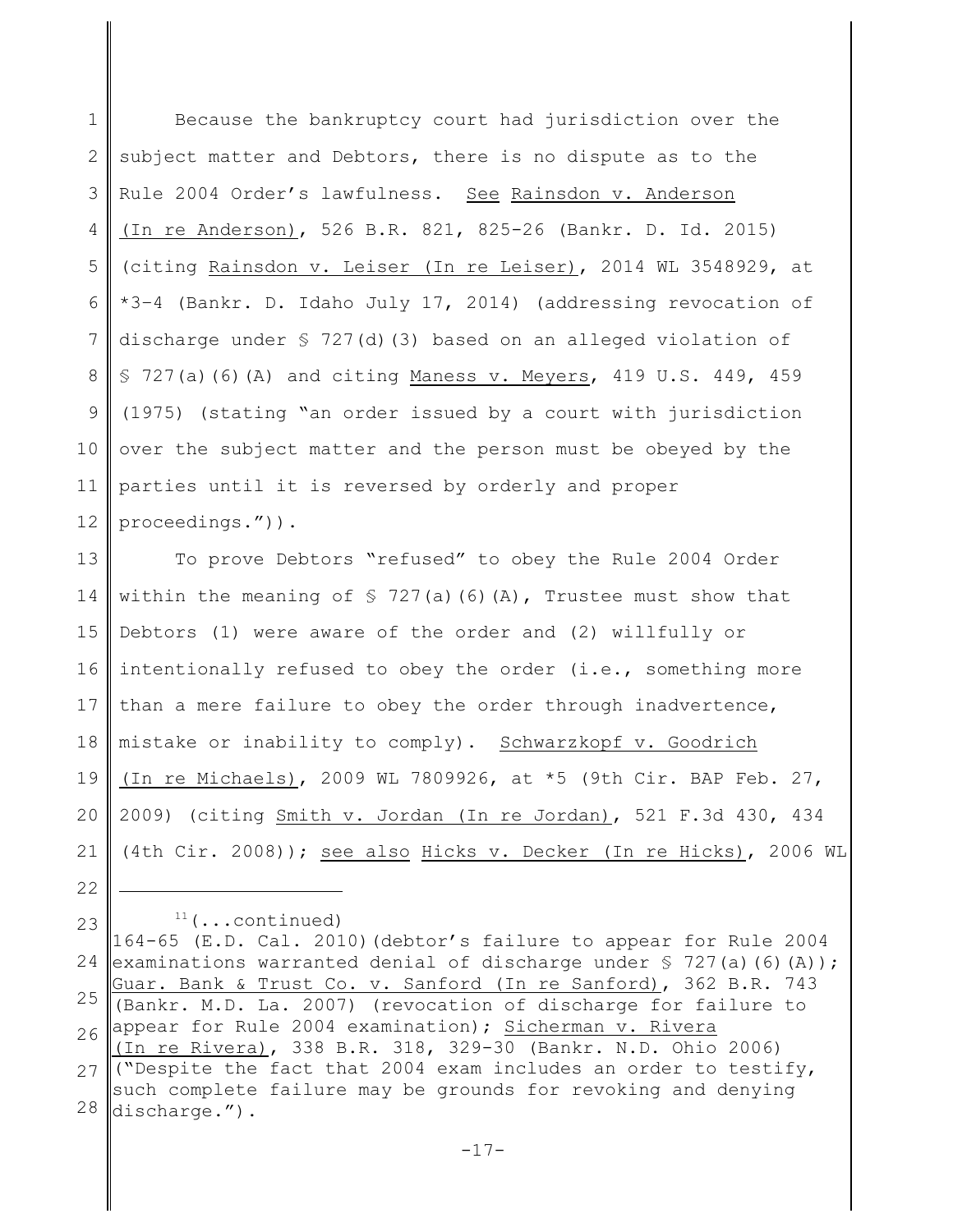1 2 3 4 5 6 6810987, at \*8 (9th Cir. BAP February 1, 2006) (stating that the common definition of "refuse" requires a willful expression of noncompliance). Trustee has the burden of proving these elements by a preponderance of the evidence. In re Hicks, 2006 WL 68110987, at \*8 (citing Searles v. Riley (In re Searles), 317 B.R. 368, 377 (9th Cir. BAP 2004)).

7 8 9 10 11 12 13 14 15 16 17 18 19 20 21 22 23 24 25 26 27 28 On appeal, Debtors do not assign error to the bankruptcy court's decision regarding their awareness of the Rule 2004 Order nor do they even discuss the issue. Nonetheless, upon our de novo review, we conclude no rational factfinder could infer that Debtors were not aware of the Rule 2004 Order based on the record before us. The undisputed facts show that Debtors were served with the Notice which gave the date, time and location of their examinations at the law office of Campbell & Williams. Further, the record shows that Debtors repeatedly attacked the Rule 2004 Order through numerous motions, which included, among other things, their objection to the location of the examinations at Campbell & Williams. The only rational inference to be drawn from these motions is that Debtors were aware of the Rule 2004 Order and where their examinations were to take place. Finally, the bankruptcy court denied their motion for reconsideration of the Rule 2004 Order and related motions, thereby reaffirming Debtors' obligation to comply with the Rule 2004 Order. Debtors then unsuccessfully appealed the bankruptcy court's denial of their motion for reconsideration. Again, this conduct shows their awareness. Because there are no disputed facts which would preclude summary judgment on this issue, Debtors' awareness of the order was established as a matter of law.

 $-18-$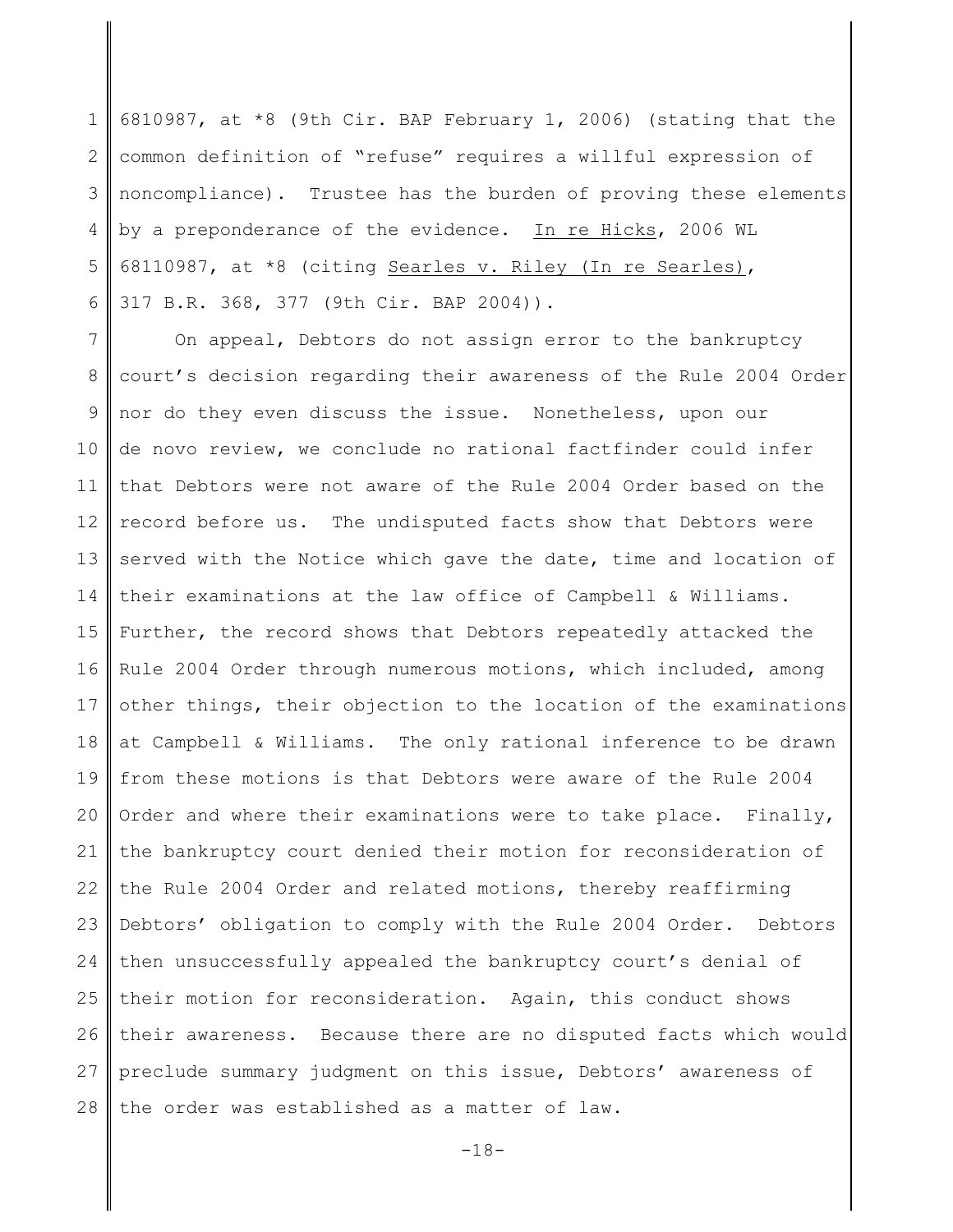1 2 3 4 5 6 7 "Refusal" to obey within the meaning of § 727(a)(6)(A) requires Trustee to show that the debtor "willfully or intentionally refused to obey the order." In re Michaels, 2009 WL 7809926, at \*5. A debtor's willful or intentional refusal to obey requires conduct which amounts to something more than a "mere failure to obey the order through inadvertency, mistake or inability to comply." Id.

8 9 10 11 12 13 14 15 16 17 The record shows that there are no disputed facts for a factfinder to resolve on the issue of whether Debtors' refusal was willful or intentional. Many of the same facts relating to Debtors' awareness of the Rule 2004 Order are also relevant to this issue. Debtors were served with the Notice and, therefore, had actual knowledge of the date, time and location of the examinations they had been ordered to attend. Yet, they disregarded it. On numerous occasions, Debtors alleged appearance at Sullivan Hill, despite the Notice which showed the examinations were scheduled at a different location.

18 19 20 21 22 23 24 25 26 27 28 The record before us does not support an inference that Debtors actually appeared at Sullivan Hill or that Debtors were confused about where to go. They challenged the location of their examinations at Campbell & Williams and argued confusion many times prior to their scheduled examinations, including in their reply filed in support of the motion for reconsideration. The bankruptcy court denied their motion, reconfirming that they were required to comply with Rule 2004 Order and Notice, which stated the location of the examinations was at the law firm of Campbell & Williams. There are thus no disputed facts based on this argument.

 $-19-$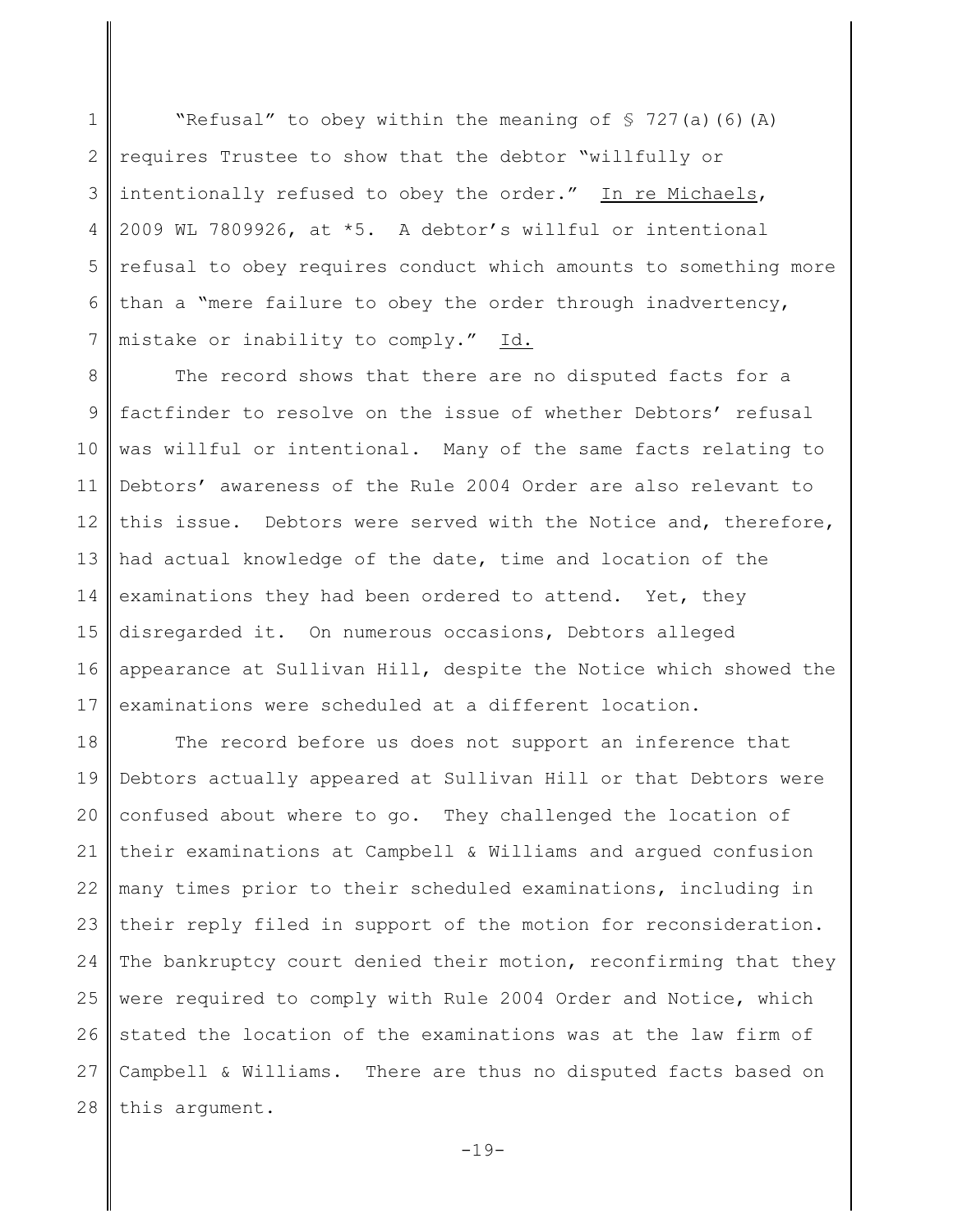1 2 3 4 5 6 7 8 9 10 11 12 13 14 15 16 17 18 19 20 Moreover, in granting Trustee's motion to compel, the bankruptcy court found that Debtors "evaded" the Rule 2004 Order. This finding applies broadly enough so that the bankruptcy court did not need to reconsider the issue of Debtors' willful or intentional refusal to obey the Rule 2004 Order by application of the law of the case doctrine. United States v. Alexander, 106 F.3d 874, 876 (9th Cir. 1997) (Under the law of the case doctrine, "'a court is generally precluded from reconsidering an issue that has already been decided by the same court  $\ldots$ .'"). As explained by the bankruptcy court, to find that Debtors had "evaded" the Rule 2004 Order, Debtors had to have had knowledge of the order and taken affirmative action to avoid complying with it. Therefore, by necessary implication, Debtors' "evasion" of the Rule 2004 Order establishes that their non-compliance with it was willful and intentional rather than inadvertent, by mistake, or inability to comply. Evasion, like refusal, requires something more than a mere failure to obey the order through inadvertency, mistake or inability to comply. Debtors presented no grounds for departing from the application of the law of the case in the bankruptcy court or in this appeal.

21 22 23 24 25 26 27 28 Even if the law of the case doctrine did not apply, Debtors do not point to any significant probative evidence that creates a genuine factual dispute on the issue whether their refusal to obey the Rule 2004 Order was willful or intentional. Construing the evidence in the light most favorable to Debtors, there is no reasonable basis from which the finder of fact could conclude that Debtors' failure to comply with the Rule 2004 Order was inadvertent, by mistake, or that they had an inability to comply.

 $-20-$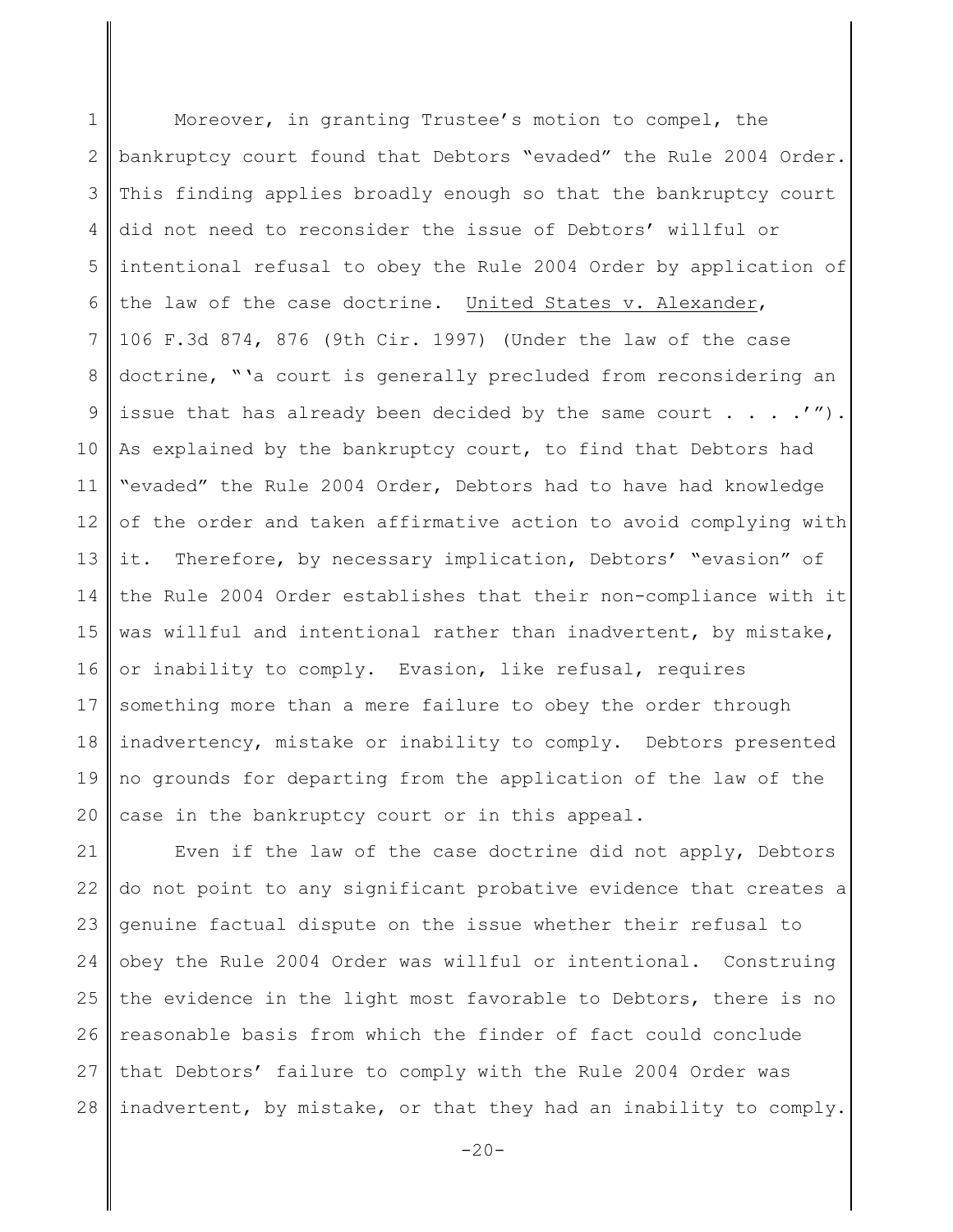1 The facts do not support such an inference.

2 3 4 5 In sum, upon our de novo review, we conclude that the bankruptcy court properly granted Trustee's motion for partial summary judgment with respect to the elements for revocation of discharge under  $\frac{1}{2}$  727(d)(3) and (a)(6)(A).

6 7

## **C. The bankruptcy court did not abuse its discretion by revoking Debtors' discharge.**

8 9 10 11 12 13 14 15 16 17 18 19 20 21 22 23 24 25 26 27 28 Nonetheless, the bankruptcy court still has discretion to decide whether the Debtors' refusal to obey the Rule 2004 Order was sufficiently serious to warrant revocation of their discharge. Debtors argue that the bankruptcy court's revocation of discharge was manifestly "unfair" in light of the facts they appeared at Sullivan Hill, but also eventually appeared for their examinations. The bankruptcy court rejected their first argument and considered their eventual compliance when evaluating whether their refusal to obey the Rule 2004 Order was sufficiently serious to revoke their discharge under § 727(a)(6). In concluding that Debtors' refusal to obey was sufficiently serious, the bankruptcy court found that they knowingly elected to evade their examinations which were lawfully ordered by the court and properly scheduled by Trustee. The court also observed that their belated compliance was far from voluntary, but rather mandated by the order granting Trustee's motion to compel, which directed Debtors to appear under threat of further sanctions. Based on these facts, the bankruptcy court concluded that their eventual appearance did not preclude the granting of partial summary judgment in Trustee's favor and the revocation of their discharge.